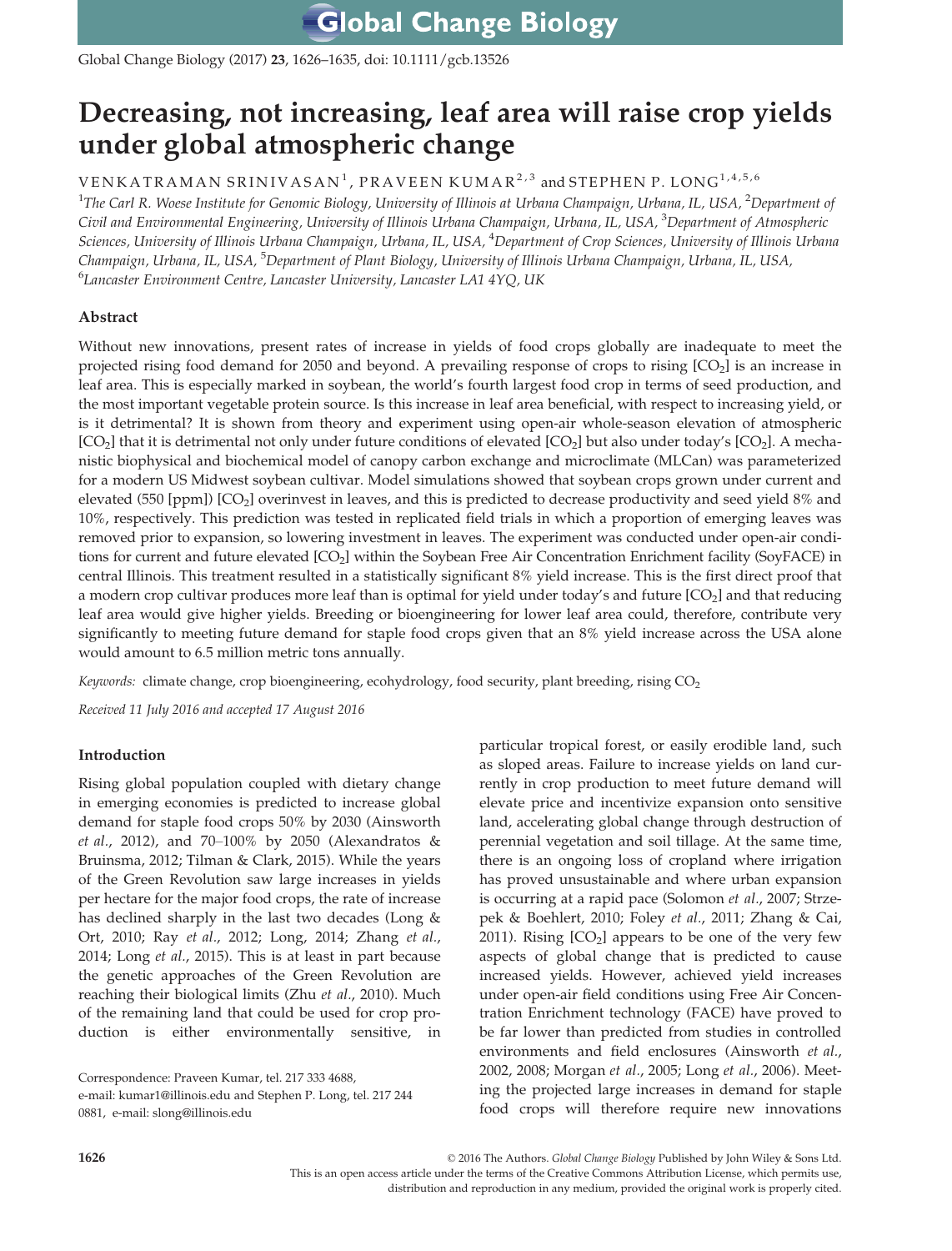beyond those used in the first Green Revolution, which focused largely on harvest index improvement. As it requires more than 20 years to transfer any innovation in advantaged seed to the farmer's field, new approaches are needed now to insure against the possible challenges in food supply predicted for mid-century (Kromdijk & Long, 2016).

A near universal response of plants grown under forecast future elevated  $[CO<sub>2</sub>]$  is an increase in investment in leaves, shown by increased leaf biomass, area, and leaf area index (LAI), that is, the amount of leaf area per unit ground area (Ainsworth & Long, 2005). We hypothesize that modern crop cultivars produce far more leaves than required to maximize seed yield, that is, the total leaf area is supraoptimal. We test this hypothesis with a crop of a modern soybean cultivar. Soybean (*Glycine max* L. Merr.) is the world's fourth largest food crop in terms of seed production and is the most important vegetable source of protein (Ainsworth *et al.*, 2012). The US Midwest is the largest single producer of soybean accounting for over one-quarter of global production. While soybean yields have risen in the past few decades (Ainsworth *et al.*, 2012), current rates of increase fall far short of current and projected increase in demand as is already reflected in the global price spikes of recent years (Ray *et al.*, 2013; Long, 2014). Healthy crops of modern soybean cultivars produce an LAI of 6–7 (Dermody *et al.*, 2006). As a result, most leaves are shaded, and some many times, such that they conduct little photosynthesis (Drewry *et al.*, 2010a,b), yet impose significant respiratory and investment costs on the plant. In addition, soybean crops, in common with other major C3 crops such as rice and wheat, produce more leaves with increasing atmospheric [CO<sup>2</sup> ] (Ainsworth & Long, 2005; Dermody *et al.*, 2006), perhaps further exacerbating the problem. Hence, modern crop cultivars appear to overinvest in leaves to the detriment of yield under current and future elevated [CO<sup>2</sup> ] (Morgan *et al.*, 2005; Ainsworth *et al.*, 2012). Indeed, this supraoptimal response of leaf area to rising  $\text{[CO}_2\text{]}$  could in part explain why yields have not increased with rising [CO<sub>2</sub>] to the extent anticipated (Long *et al.*, 2006).

Prior studies mimicking insect damage have shown that minor defoliation does not affect seed yield (Haile *et al.*, 1998). Furthermore, large losses of leaf area can occur due to weather or herbivory events during a growing season with relatively small impacts on yield (Conley *et al.*, 2008, 2009), and insect damage increases under elevated CO<sup>2</sup> (Schroeder *et al.*, 2006; Zavala *et al.*, 2008; O'Neill *et al.*, 2011). A more recent growth chamber study has shown that the putative wild ancestor of soybean, *Glycine soja* Seib et Zucc., can withstand a 50% loss of foliage without loss of seed production (Goto *et al.*, 2016). However, mature leaves were removed in these studies. This would fail to reveal the yield gain that might be achieved by preventing investment in excess leaves or whether more leaves are beneficial under rising  $\text{[CO}_2\text{]}$  in the field.

Past modeling studies in canopy optimization have indicated the feasibility of increased canopy net assimilation through structural changes such as altered leaf angles and transmissivity (Drewry *et al.*, 2014). Circumstantial evidence from crop breeding efforts suggests that yield increases associated with year of release of new cultivars have correlated with slight decreases in LAI (Morrison *et al.*, 1999; Jin *et al.*, 2010). However, to date, a detailed canopy microclimate and photosynthesis model, coupled with experimental verification under current and future elevated  $[CO<sub>2</sub>]$ , has not been applied to test the hypothesis that modern crops produce too many leaves. Here, biochemical and biophysical principles are used to model and understand whether reduction in leaf area would (1) change total net carbon gain by the crop, that is, net primary production (NPP), and (2) by forcing decreased investment in leaf construction cause a yield increase under current and elevated  $[CO<sub>2</sub>]$ . These predictions were tested experimentally, by artificially removing developing leaves, in replicated field trials, under open-air conditions of current and elevated  $[CO<sub>2</sub>]$  (550 ppm) within the SoyFACE facility (Long *et al.*, 2006).

## Materials and methods

To understand how LAI impacts seed yield in a soybean crop and guide experimental design, model simulation studies were performed using a multilayer soil–root–canopy system vegetation model MLCan (Drewry *et al.*, 2010a). MLCan has been extensively validated for both C3 vegetation and C4 vegetation, including soybean and maize (Drewry *et al.*, 2010a,b; Le *et al.*, 2011; Quijano *et al.*, 2012; Walker *et al.*, 2016), and has the distinctive capability to capture the effect of vegetation acclimation to growth under elevated  $[CO<sub>2</sub>]$  by incorporating ecophysiological, biochemical, and structural acclimation (Drewry *et al.*, 2010b). MLCan integrates the impacts of vertical variations in photosynthetic capacity within the canopy by modeling leaf level biochemical processes, and both leaf and canopy level physical processes of diffusive exchange of heat and gases, as well as radiative exchanges and energy balance. It also captures the dynamic variation of sunlit and shaded portions of canopy leaves during the course of the day (Spitters, 1986; Campbell & Norman, 1998). Leaf level processes are scaled to the crop canopy using a turbulent transport scheme that models scalar gradients such as wind speed, temperature,  $[CO<sub>2</sub>]$ , and water vapor within the canopy. MLCan couples its canopy model with a soil–root hydrology model that incorporates hydraulic redistribution by simulating the passive movement of water between soil and roots driven by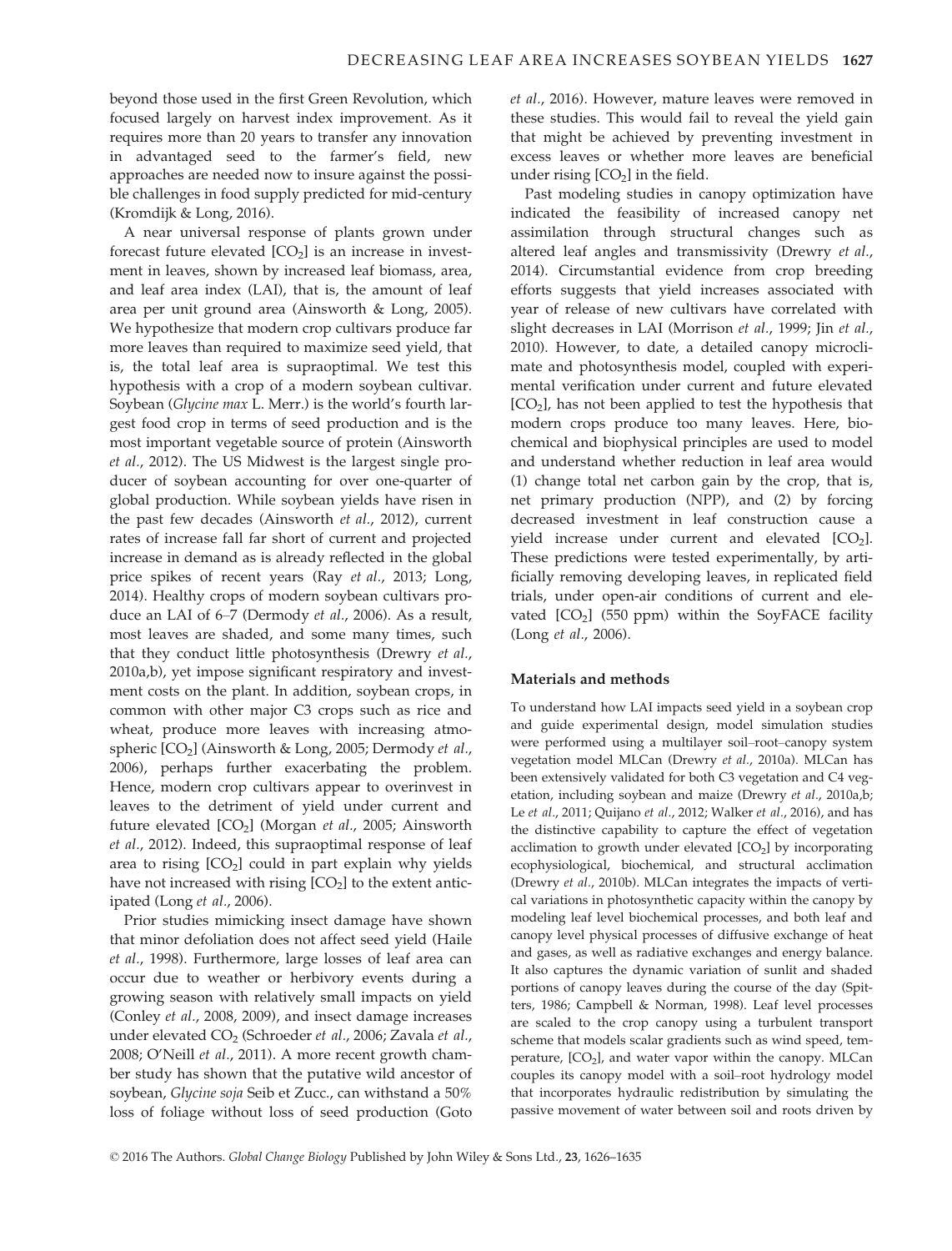soil–plant–atmosphere gradients in water potentials (Amenu & Kumar, 2008).

The inputs for MLCan are above-canopy meteorological forcing (incoming short- and long-wave radiation, precipitation, CO<sub>2</sub> concentration, water vapor pressure, air pressure, air temperature, and wind speed), vegetation structural properties (canopy height, LAI, vertical leaf area profile (VLAP), leaf angle distribution, root depth, and root distribution in the vertical soil profile), and physical and biochemical parameters (leaf reflectivity and transmissivity, maximum capacities for ribulose-1-5-bisphosphate (RubP) regeneration (*J*max) and for RubP carboxylase/oxygenase (Rubisco) limited photosynthetic  $CO_2$  assimilation  $(V_{cmax})$ ; see Drewry *et al.* (2010a) for details).

Model simulations were performed for soybean plant canopies using observed half hourly meteorological data from the Ameriflux tower at Bondville, Illinois, USA (40.0062 N, 88.2904 W, and 219 m elevation) for the years 2002 (days 213– 258), 2004 (days 185–241), and 2006 (days 189–241), for which the model MLCan was previously validated (Drewry *et al.*, 2010a). The Ameriflux site is close to the experimental site at SoyFACE and is a rainfed site that has been subjected to a continuous, surface till, crop rotation practice of alternating annual soybean (even years) and maize (odd years) crop since 1996. Detailed site description and data collection methods have been described previously (Meyers & Hollinger, 2004). The Ameriflux (http://public.ornl.gov/ameriflux/) L4 gapfilled weather data were used for this simulation.

The parameters used in the model simulations were obtained from the original MLCan model (Drewry *et al.*, 2010a) with the following modifications. Based on measured data (Morgan *et al.*, 2004),  $V_{\text{cmax},25}$  and  $J_{\text{max},25}$  at the top of the canopy were specified as 115 and 205  $\mu$ mol m<sup>-2</sup> s<sup>-1</sup>, respectively. The decline in leaf nitrogen, and hence  $V_{\text{cmax},25}$ , as a function of overlaying canopy LAI was modeled using an exponential extinction coefficient (*kn*) with a value of 0.2 based on measured data at SoyFACE (Morgan *et al.*, 2004) (Fig. S1b). The corresponding equation for this decline is as follows:

$$
V_{\text{cmax},25}\{z\} = V_{\text{cmax},25}\{z_0\} \exp[-k_n \text{LAI}\{z\}],\tag{1}
$$

where  $V_{\text{cmax},25}$  { $z$ } is the  $V_{\text{cmax},25}$  at a depth  $z$  from the top of the canopy,  $V_{\text{cmax},25}$  { $z_0$ } is the  $V_{\text{cmax},25}$  at the top of the canopy, and LAI {*z*} is the canopy LAI above depth *z* (i.e., from the top of the canopy to the depth *z*). Leaf respiration was also scaled down as a function of leaf nitrogen, such that lower canopy leaves respire less than the upper canopy leaves, using a similar formulation as  $V_{\text{cmax},25}$  with a  $k_n$  value of 0.2. This is expressed as follows:

$$
R_{d,25}\{z\} = R_{d,25}\{z_0\} \exp[-k_n \text{LAI}\{z\}],\tag{2}
$$

where  $R_{d,25}$  {*z*} is the  $R_{d,25}$  at a depth *z* from the top of the canopy, and  $R_{d,25}$  { $z_0$ } is the  $R_{d,25}$  at the top of the canopy.

Net primary production was computed across the three growing seasons, under current and elevated (550 [ppm]) [CO2], for different LAI values (Fig. 2a). Potential seed yield was computed as the sum of two components: (1) contribution from NPP, and (2) savings from leaf tissue construction costs. NPP contribution to seed yield was computed as follows. The average seed fill duration (R5 and R6 growth stages) for soybean plants, as measured at SoyFACE in 2002, was 41 days, between days 226 and 267 under current  $[CO<sub>2</sub>]$ , and days 228 and 269 under elevated [CO<sub>2</sub>] (Castro *et al.*, 2009). Computing the seasonal cumulative NPP for the pod filling days provides the total seasonal NPP available for the plant. In total, 80% of this seasonal cumulative NPP was allocated to seeds during the seed fill stage, after deducting a 35% pod and seed tissue construction cost to account for growth respiration costs (Bunce & Ziska, 1996). Using the average fractions of total plant carbon in soybean seeds under current and elevated [CO<sub>2</sub>] which were measured at SoyFACE as 0.514 and 0.519, respectively (Gray *et al.*, 2013), we obtained the seed yield contributions from NPP for a given LAI.

The potential gain in seed yield by suppressing leaf development was computed as follows. In simulating the effect of leaf area, LAI is varied around the observed peak value. The difference between observed LAI and simulated LAI was converted into biomass using specific leaf weight. The average specific leaf weight for soybean leaves under current and elevated  $[CO_2]$  was 28.4 and 35.5  $[g \ m^{-2}]$ , respectively (Dermody *et al.*, 2006). After accounting for growth respiration, it is assumed that all the carbon diverted from the savings in leaf production will be available for pod and seed production, during the reproductive growth phase of the plant. We also account for the lower carbon fraction in seeds under elevated [CO<sub>2</sub>], which at SoyFACE was 0.456 and 0.453 for current and elevated [CO<sub>2</sub>], respectively (Dermody *et al.*, 2008)). The yield contribution from NPP and suppressed leaf construction were summed to obtain the total seed yield, and in turn allowed calculation of optimum LAI that maximizes the seed yield.

## *Experimental materials and methods*

Leaf area manipulation experiments were performed on indeterminate soybean (*Glycine max* L. Merr.) maturity group 3 cultivar Pioneer 93B15 canopies, under both the current [CO<sub>2</sub>] of 390 [ppm] and elevated  $[CO<sub>2</sub>]$  of 550 [ppm], using the 32 hectare SoyFACE facility at the University of Illinois (40.0559 N, 88.2009 W, and 230 m elevation) during the year 2010. This facility provided precisely controlled open-air elevation of [CO2] to 550 [ppm], from the ambient 390 [ppm], approximating to the business-as-usual concentration projected by the Intergovernmental Panel on Climate change in 2001 (Prentice *et al.*, 2001). The FACE experiment for elevated [CO<sub>2</sub>] was performed using eight octagonal plots of 20 [m] diameter, four control at current  $[CO_2]$  and four treatment at elevated  $[CO_2]$ (Morgan *et al.*, 2004).

The soil type at SoyFACE is Drummer–Flanagan series (fine-silty, mixed, mesic Typic Endoa-quoll) (Morgan *et al.*, 2005). Tile drains are present at a depth of about 1–2 m below the ground surface, and hence, the water table is always below this level. The average ground surface slope at this site is <1%. This rainfed site has been subjected to a continuous crop rotation practice of alternating annual soybean and maize, with management typical for the Corn Belt as described previously for the Ameriflux site. The weather station at SoyFACE provided continuous measurements of wind speed, temperature,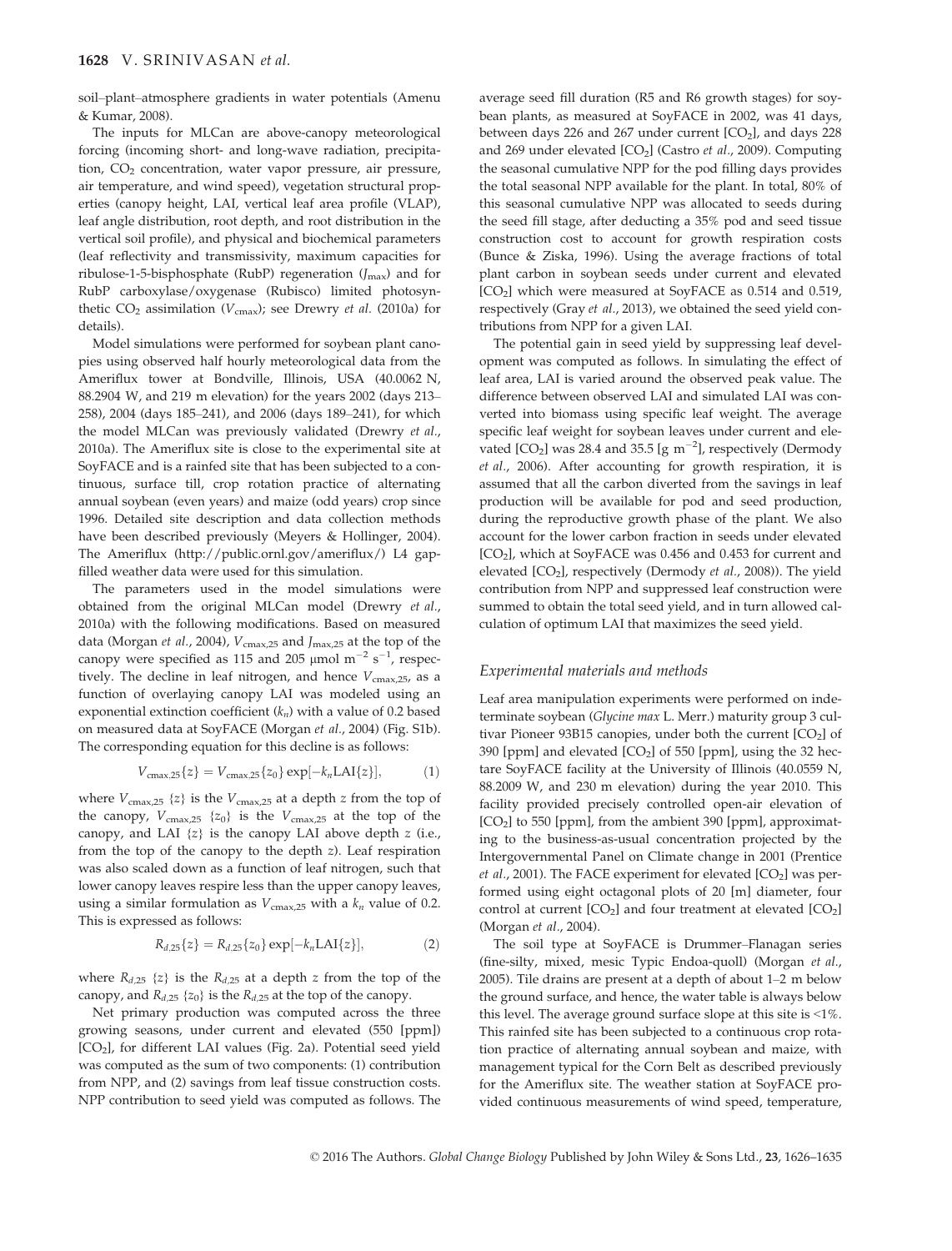radiation, and humidity at hourly intervals (Fig. S2) (Vanloocke *et al.*, 2010).

Soybean seeds were planted on May 26, 2010 using a mechanical seed planter with a row spacing of 0.38 [m]. Fumigation with  $CO<sub>2</sub>$  was conducted from sunrise to sunset and began on crop emergence on the June 9 and continued until September 28, when crop dry-down was complete, just prior to harvest. No fertilizer, pesticide, or insecticide was applied within the plots, reflecting standard regional practice for the cultivation of soybean crops following rotation with a fertilized maize crop, as in this case (Morgan *et al.*, 2004). Following emergence, plots were thinned to achieve a final density of 52 [plants  $m^{-2}$ ], in line with typical production population densities. All the plots were weeded manually between 13 and July 15.

Each of the eight octagonal plots of SoyFACE contained, within its  $\approx 350 \text{ m}^2$  area, one LAI reduction subplot of 6 m by 2 m and an adjacent control subplot of the same size. This forms a randomized complete-block split-plot experimental design. LAI reduction was achieved by removing approximately seven emerging trifoliate leaves (before they reached 2 cm in length) per plant (Fig. 1). Defoliation was performed twice: July 16–21 and August 4–6 to reduce investment in leaves during the critical stage of seed fill (estimated at vegetative stages V10–V16 and reproductive stages R3–R6 (Castro *et al.*, 2009)). The leaf tissue that was removed was bagged and dried to constant weight, and its final weight was recorded.



Fig. 1 Demonstration of area, and area index reduction achieved by removing young emerging trifoliate leaves.

Leaf area index was measured on a weekly basis from the beginning of July to the end of August using a plant canopy analyzer (LAI-2000; LI-COR Inc., Lincoln, NB, USA). The canopy analyzer determines LAI using a fisheye optical sensor that measures radiation attenuation and direction in a series of solid angles constituting a hemispherical receiver (Welles & Norman, 1991). All measurements were performed in conditions where the incoming solar radiation was predominantly diffuse, that is, heavily overcast sky, or dawn and dusk. LAI measurements were performed along a diagonal transect between the innermost rows of each subplot using a 45° view cap. Each measurement consisted of one above-canopy reading followed by three evenly spaced below-canopy readings that were positioned 1 m apart. The standard error (SE) was maintained below 0.3 when LAI was <3.5, that is, before canopy closure, and below 0.15 when LAI was >3.5, that is, after canopy closure. All leaves had senesced in all the subplots by September 17.

After completion of dry-down in the field, 4 m long sections of the innermost two rows of each subplot were manually harvested on September 27, by cutting at the base of the stem to remove all the aboveground biomass. The two inner rows had a buffer of 1 m and 0.3 m along the row and across the rows, respectively, at each end of each subplot. As there were no gaps between the subplot rows and adjacent rows of the same cultivar, a larger number of guard rows were unnecessary. Seeds were removed with a mechanical thresher and dried at 85 °C to constant weight, and final weight was recorded.

## *Statistical analysis*

To analyze the effect of leaf removal on LAI, data were analyzed using a randomized complete-block, split-plot, repeated-measures design. A mixed model analysis of variance was performed with the Satterthwaite option (Proc MIXED routine, SAS v9.4, SAS Institute, Cary, NC, USA). DOY, [CO<sub>2</sub>] treatment, LAI reduction treatment, and the interactions  $DOY \times [CO_2]$  treatment,  $DOY \times LAI$  reduction treatment, LAI reduction treatment  $\times$  [CO<sub>2</sub>] treatment, and DOY  $\times$  $[CO<sub>2</sub>]$  treatment  $\times$  LAI reduction treatment were treated as fixed effects, and block was treated as a random effect. The analysis was performed on LAI data from the first LAI reduction treatment through the end of the growing season. The best fit covariance matrix (unstructured) was chosen using Akaike's information criterion.

To analyze the effect of leaf removal on seed yield, data were analyzed using a randomized complete-block, split-plot design. A mixed model analysis of variance was performed with the Satterthwaite option (Proc MIXED routine, SAS v9.4, SAS Institute). LAI reduction treatment,  $[CO<sub>2</sub>]$  treatment and the interaction of LAI reduction treatment  $\times$  [CO<sub>2</sub>] treatment were considered as fixed effects, and block was treated as a random effect.

The results of the statistical models for both the LAI and seed yield indicated that the block effect was not significant; however, the statistical conclusions were the same with and without including the block effect. Least-square means differences were calculated (LSMEANS routine, SAS v9.4, SAS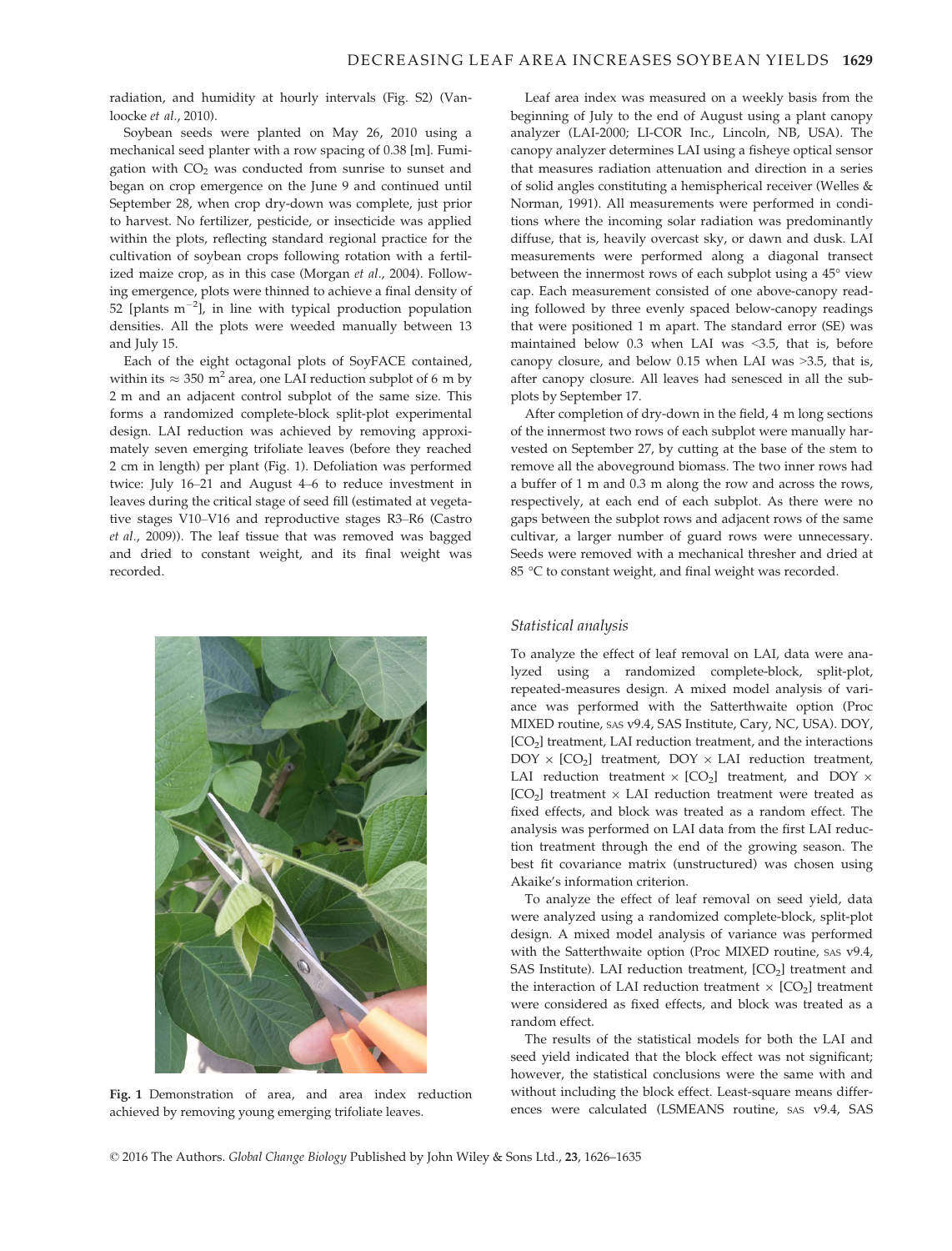Institute) using pairwise comparisons of LAI reduction treatment or  $[CO<sub>2</sub>]$  treatment. A one-sided *F*-test was used to obtain *P*-values ( $\alpha$  = 0.05) to test the hypothesis that experimentally removing emerging leaves would (1) decrease LAI, and (2) increase seed yield.

#### Results

16

The model predicted that the optimal LAI to maximize seed yield under current and elevated  $[CO<sub>2</sub>]$  was 4.2 and 4.6, respectively (Fig. 2b). This is  $\approx 40\%$  less than the observed peak LAI of 6.8 and 7.5, respectively (Fig. 2b). Decreasing LAI to the model optimum values



Fig. 2 Predicted (a) aboveground net primary production and (b) yield change relative to observed yield as a function of area, and area index (LAI) of soybean crop leaf canopies under current and elevated [CO<sub>2</sub>] (550 ppm). While the observed LAI under current and elevated  $[CO<sub>2</sub>]$  is 6.8 and 7.5, respectively, the optimum LAI for maximizing yield is 4.2 and 4.6, respectively. When LAI is decreased from observed to optimal values in the model, yield increases by 8% and 10% under current and elevated [CO2], respectively, while NPP remains relatively invariant. Peak LAI achieved through experimental reduction by clipping emerging leaves resulted in a predicted yield increase of  $4\%$  under both current and elevated  $[CO<sub>2</sub>]$ , respectively.

was predicted to increase seed yield by 8% and 10%, respectively (Fig. 2b).

The difference in model-simulated NPP between observed LAI and model predicted optimum LAI was very small ( $\approx 3\%$ ) under both [CO<sub>2</sub>] treatments. The model therefore predicts that the additional two units of LAI above the model predicted optimum would not significantly contribute to net carbon gain, as photosynthesis roughly compensated for respiratory costs (Fig. 2a). The predicted gains in yield were primarily due to decreased investment in leaves allowing predicted increase in seed production. However, as LAI is lowered below the optimum value, predicted losses in NPP become significant to the detriment of seed production. Plants with optimal LAI are predicted to use 38% and 39% less carbon in constructing leaf tissue, than for the LAI observed in the field, under current and elevated  $\text{[CO}_2\text{]}$ , respectively (Fig. S3). Peak LAI in soybean, as in most seed and grain crops, is important as it is experimentally observed to occur at the time when seed fill starts (Dermody *et al.*, 2006). In fieldgrown soybean, it is observed to be largely maintained during seed fill through continued production of leaves, the period that is most critical for final yield (Dermody *et al.*, 2006).

Why does increased leaf area not result in a predicted increase in NPP? The predicted total photosynthetic  $CO<sub>2</sub>$  uptake, that is, gross primary production (GPP) at midday, is 13% higher under observed peak LAI (6.8) than at the predicted optimum LAI for yield (4.2) (Fig. 3a). However, the predicted gains are much lower in the low light levels of the rest of the day, and these gains are offset by the 25% increase in respiratory losses caused by the additional leaf area (Fig. 3a). As NPP represents the difference between GPP and respiratory losses by the whole plant, the net effect is a very small  $(-3%)$  increase in NPP as the LAI is increased by  $40%$ from optimum to observed peak values (Figs 2a and 3c). As LAI increases, marginal gains in GPP diminish, while the respiratory losses increase (Fig. S4). A similar behavior is observed under elevated  $\text{[CO}_2\text{]}$ , but with an optimum LAI that is 10% higher than under current  $[CO<sub>2</sub>]$  (Figs 3b, c, and S4). This higher value is because, for a given LAI, elevated  $[CO<sub>2</sub>]$  stimulates NPP by improving light use efficiency through reduced photorespiration, which results in a lower light compensation point, that is, the light level at which photosynthetic  $[CO<sub>2</sub>]$  uptake equals respiratory loss (Long & Drake, 1991; Drake *et al.*, 1997; Ainsworth & Rogers, 2007).

How does the architecture of the soybean canopy, and its associated light interception, cause the predicted trade-off effect between gains in GPP and losses in respiration as LAI is reduced? Soybean plants have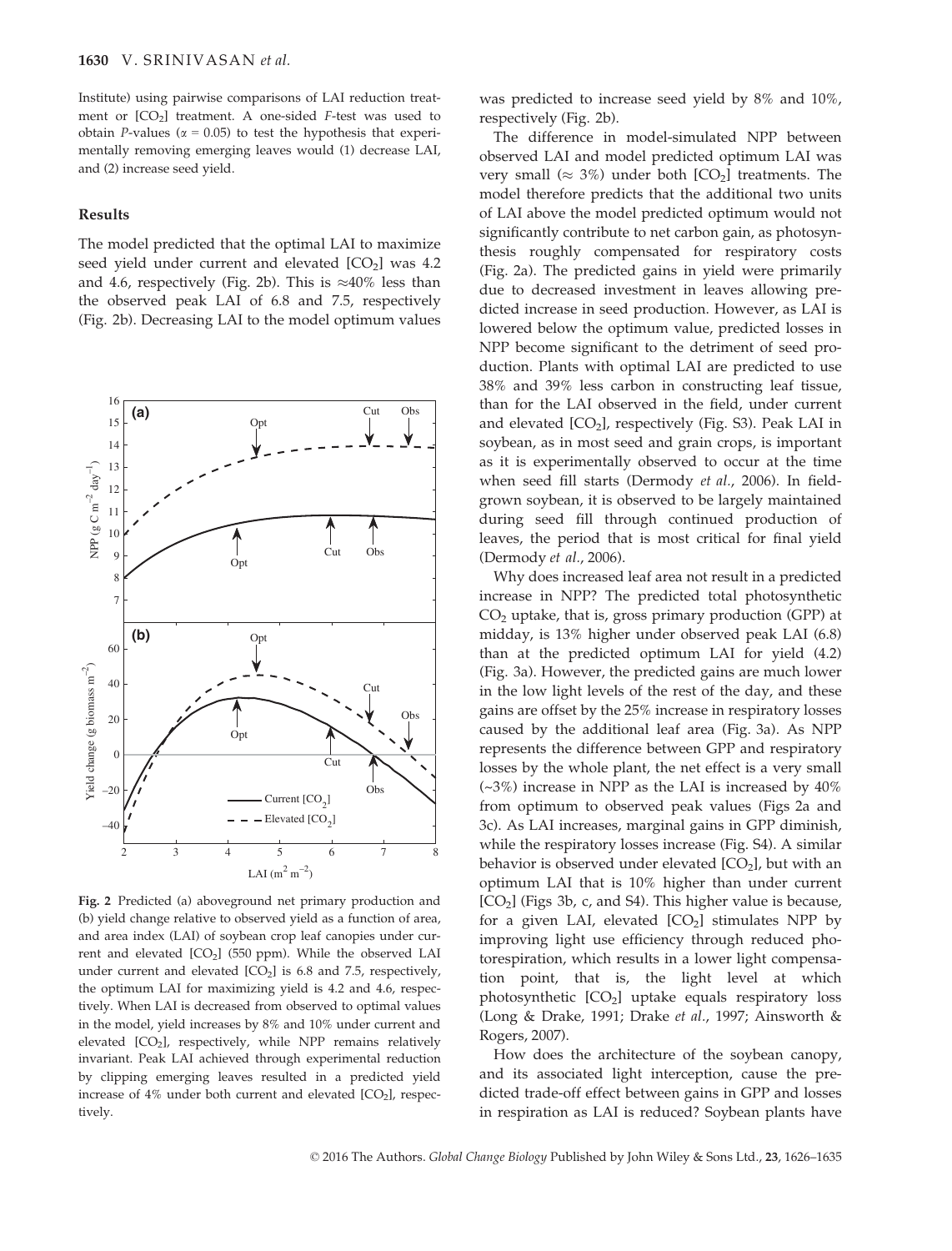

Fig. 3 Predicted average diurnal gross photosynthetic canopy uptake of CO<sub>2</sub> (GPP, magenta), respiratory efflux (respiration, black), and the net of these (NPP, green) for optimal LAI (plain lines) and observed peak LAI (square markers) under (a) current and (b) elevated [CO2]. Cumulative flux for the simulated 24-h period for optimal and observed LAI values, under (c) current (ambient) and (d) elevated [CO2], where the sum of respiration (black bar) and NPP (green bar) gives GPP.

more leaves near the top of its canopy profile (Dermody *et al.*, 2006; Fig. S1a), which significantly reduces the light penetration through to the lower canopy and the associated contribution of lower layers to NPP (Drewry *et al.*, 2010a, 2014). Upper canopy leaves are sunlit and contribute most to NPP, while lower leaves are shaded and contribute least (Fig. S5). The proportion of shaded leaves increases with LAI such that, at solar noon, 53% of the canopy is shaded at the predicted optimal LAI, whereas 68% of the canopy is shaded at the actual observed peak LAI (Fig. S6a). Shading increases with the lower sun angles that occur either side of solar noon. As a result, when integrated over the course of the day, on average, 84% of leaves at the predicted optimum LAI and 90% at the observed peak LAI in the field are shaded (Fig. S6a).

Comparing the model-estimated canopy light use efficiency (LUE) between the predicted optimum LAI and the observed LAI, we find that the LUE is higher under optimal LAI by 9% and 7% under current and elevated  $\mathcal{[CO}_2\mathcal{]}$ , respectively (Fig. 4a). LUE is the ratio of canopy NPP to the photosynthetically active radiation (PAR) absorbed by the canopy. PAR absorbed by the canopy declines as LAI is decreased from the observed peak to the predicted optimum value (Fig. S6b), while NPP remains relatively invariant (Fig. 2a). Hence, the numerator (NPP) in the formulation for LUE remains invariant, while the denominator (PAR absorbed) decreases, resulting in an increased LUE, as we decrease LAI from the observed peak to the predicted optimum value. The analysis of the sunlit and shaded leaves (Figs S5 and S6) and the variation of LUE (Fig. 4a) are consistent with the predicted yield results (Fig. 2) where maximal yield was achieved at LAIs that are 40% lower than the observed peak LAIs.

Reducing LAI also decreases crop water demand by  $11\%$  under both current and elevated  $[CO<sub>2</sub>]$  (Fig. S7). This is because plants with fewer leaves transpire less without significantly changing their NPP. This results in a predicted increase in canopy water use efficiency (WUE) by 9% under both current and elevated  $[CO<sub>2</sub>]$ (Fig. 4b). WUE is defined as the ratio of canopy NPP to crop evapotranspiration.

Consistent with previous experiments (Morgan *et al.*, 2005; Dermody *et al.,* 2006), elevated [CO<sub>2</sub>] increased LAI by  $17\%$  ( $P < 0.0005$ ) and seed yield by  $25\%$  $(P < 0.0178)$  (Table 1, Figs 5 and 6). The removal of emerging leaves (Fig. 1) significantly decreased LAI throughout seed fill and resulted in an  $8\%$  ( $P < 0.0414$ ) increase in seed yield under both  $[CO<sub>2</sub>]$  treatments (Table 1 and Figs 5 and 6). The interaction between  $[CO<sub>2</sub>]$  and the LAI reduction treatment was not significant (Table 1).

## Discussion

The combined model and experimental results show that a modern soybean cultivar appears to produce far more leaves than necessary to the detriment of yield, a trend that appears to rise with rising  $[CO<sub>2</sub>]$ . Although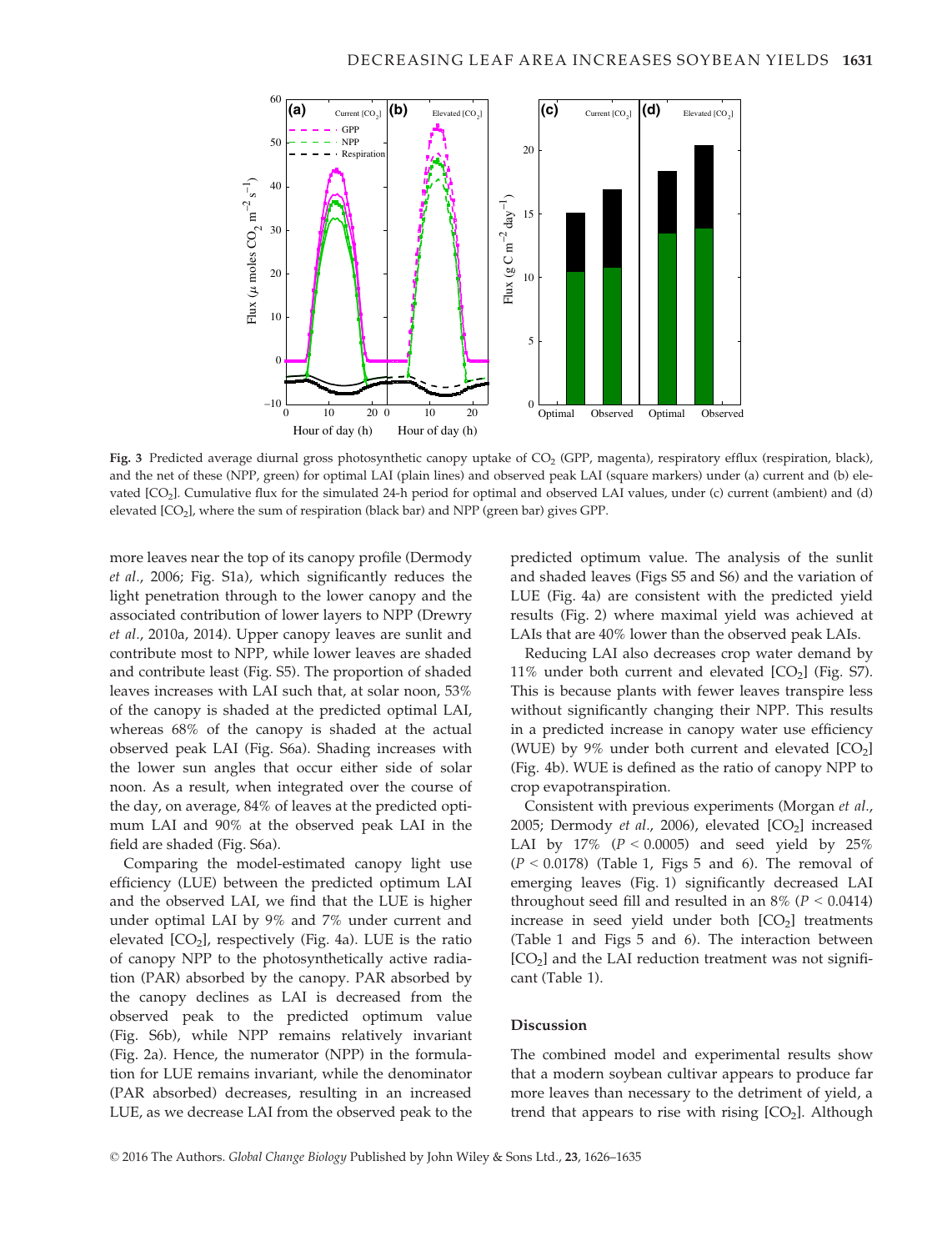

Fig. 4 Predicted (a) canopy light use efficiency (LUE) and (b) water use efficiency (WUE) as a function of LAI, illustrating that decreasing LAI to optimal values increases LUE by 9% and 7% and WUE by 9% under both current and elevated  $[CO<sub>2</sub>]$ .

our model predicts that the optimum LAI rises with  $[CO<sub>2</sub>]$ , it also predicts that even the current observed LAI during seed fill is supraoptimal for future elevated [CO<sup>2</sup> ]. Our model results predict that NPP (net carbon gain) is insensitive to LAI for a wide range of values (4.0–8.0; Fig. 2). At this range of LAI, most canopy leaves are shaded and hence photosynthetically less efficient, that is, adding more leaves does not significantly benefit net carbon gain. However, by having fewer leaves, plants save on investment cost in constructing leaf tissue, and this could advantageously be diverted toward seed production, thereby increasing seed yield. In practice, artificially decreasing investment in leaves by removing a proportion of the emerging leaves during seed fill in the field resulted in increased seed yield. Significant increases in the magnitude predicted by the model were observed in the field both at current and elevated  $[CO_2]$  (Table 1; Fig. 6).

An important benefit of having fewer canopy leaves is its associated lower crop water demand. This indicates the potential to improve seed yield while increasing sustainability with respect to water use (Richards, 1983; Drewry *et al.*, 2014). It is possible that by having a lesser transpiration demand (Fig. S7), plants with lower LAI can potentially have fewer roots and save on root investment and maintenance costs. The additional savings in roots could then be used to further increase seed yield, making our predicted yield increase estimates conservative. Alternatively maintaining the same amount of root, yet decreasing transpiration demand, would make the crop more drought tolerant which will assume increasing importance across the Midwest as predicted climate change develops (Lobell *et al.*, 2014; Ort & Long, 2014).

The lack of sensitivity of NPP over a wide range of LAI values (Fig. 2a) suggests that soybean produces surplus leaves during seed filling when resources could be diverted to fill more seeds. Further, it needs more water as well; why? The putative wild ancestor of soybean occurs in mixed communities (Ohara & Shimamoto, 1994). Here, production of more leaves than are necessary to achieve optimum yield serves to shade out competitors. Insect herbivory was found to remove an average of 30% leaf area in a survey of wild soybean in Japan (Goto *et al.*, 2016). Therefore, overproduction of leaves would be protection against seed production loss following herbivory. This could be critical during seed fill, when loss of leaves is to the extent that canopy carbon uptake is diminished resulting in underfilled seed. This would greatly decrease the probability of survival of the resulting seedlings in the wild. Finally, some forms of wild soybeans twine around the stems of other plants, such as tall grasses. This results in a much greater distance between leaves than in the bush form of modern cultivated soybean. Inheritance of this characteristic from the wild ancestor could also lead to overproduction of leaves. While lowering LAI makes plants more optimal to maximize seed yield, it also

Table 1 Analysis of variance of the effects of elevated [CO<sub>2</sub>] and leaf removal on the measured LAI and yield of soybean in Soy-FACE

| Treatment effect                       | LAI $(m^2 m^{-2})$<br>Mean difference | % difference             | P-value | Yield (g $m^{-2}$ )<br>Mean difference | % difference             | P-value |
|----------------------------------------|---------------------------------------|--------------------------|---------|----------------------------------------|--------------------------|---------|
| Elevated $[CO2]$                       | $+0.66$                               | $+16.76$                 | 0.0005  | $+93.41$                               | $+24.76$                 | 0.0178  |
| LAI reduction                          | $-0.23$                               | $-3.70$                  | 0.0157  | $+32.99$                               | $+8.10$                  | 0.0414  |
| Elevated $[CO_2] \times LAI$ reduction | $\overline{\phantom{0}}$              | $\overline{\phantom{0}}$ | 0.4442  | $\overline{\phantom{0}}$               | $\overline{\phantom{0}}$ | 0.4272  |

Bold values indicate where treatment effects or interactions were significant ( $\alpha = 0.05$ ).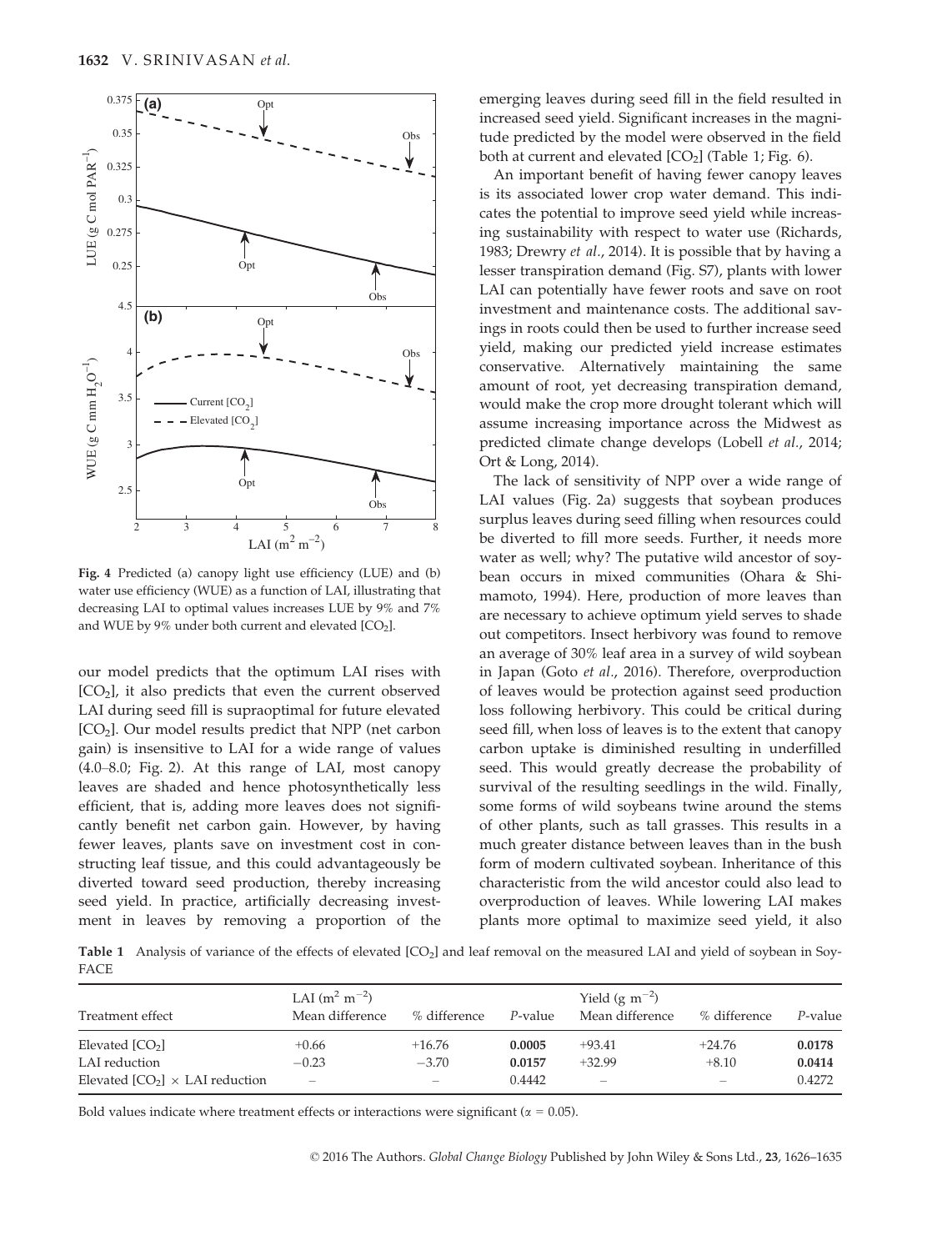

Fig. 5 Summary of the 2010 experimental results. (a) Timeline of the experiment in Julian day. T1 and T2 denote LAI reduction treatments 1 and 2, respectively. (b) Measured LAI with (red) and without (blue) LAI reduction treatment at current (solid lines) and elevated  $[CO<sub>2</sub>]$  (dashed lines), in the field experiment. Each point represents the average across four replicates  $\pm 1$  SE Significance for a difference in LAI due to the reduction is indicated as \*, \*\*, and \*\*\*, corresponding to  $\alpha$  of 0.05 < 0.01, and <0.001, respectively.



Fig. 6 Yield with (red) and without (blue) experimental LAI reduction, at current (circles) and elevated (squares)  $[CO<sub>2</sub>]$ . Each point represents the average across four replicates  $\pm 1$  SE; LAI reduction gave a significant increase in yield; see Table 1.

makes the plants less resilient against herbivory, disease losses of leaves, and competition from neighboring plants (Makela *et al.*, 2002; Srinivasan & Kumar, 2015). However, modern germplasm coupled with biotechnology, chemical treatment and agronomic advances have minimized such pressures.

While our model predictions were based solely on carbon considerations, other nutrients (such as nitrogen, phosphorus) play a critical role in plant development and are essential to achieve high yields. While the nutritive quality of the yield of many crops declines when grown under elevated  $[CO<sub>2</sub>]$ , legumes generally are less affected (Myers *et al.*, 2014). Previous studies of soybean grown throughout the growing season in elevated [CO<sub>2</sub>] at SoyFACE have not found any differences in seed nitrogen content, compared to ambient [CO<sup>2</sup> ], despite increases in seed yield (Gray *et al.*, 2013). Carbohydrates provide the energy for microbial nitrogen fixation, as well as for mycorrhizal foraging for nutrients such as phosphorus (Cotton *et al.*, 2015). The finding that nitrogen content is not affected implies that a constant proportion of the additional carbon fixed is used to supply these nutrients. In soybean, N assimilation was increased under elevated  $[CO<sub>2</sub>]$  in proportion to the increase in biomass such that C/N was unchanged (Rogers *et al.*, 2006). While senescing leaves can be a source of N for the developing seed, only about half of leaf nitrogen is remobilized during senescence in legumes (Araujo *et al.*, 2012). Although estimates vary widely, a detailed analysis suggests that between 7 and 12 mol  $CO<sub>2</sub>$  assimilated are needed to power the fixation of 1 mol N in legumes (Minchin  $\&$ Witty, 2005). This suggests a further cost of surplus leaves in legumes that could further lower yields. In C3 nonlegume crops, a small but significant decline in N and proteins occurs with growth under elevated  $[CO_2]$ (Ainsworth & Long, 2005; Myers *et al.*, 2014). Again surplus leaves sequestering limiting N and indeed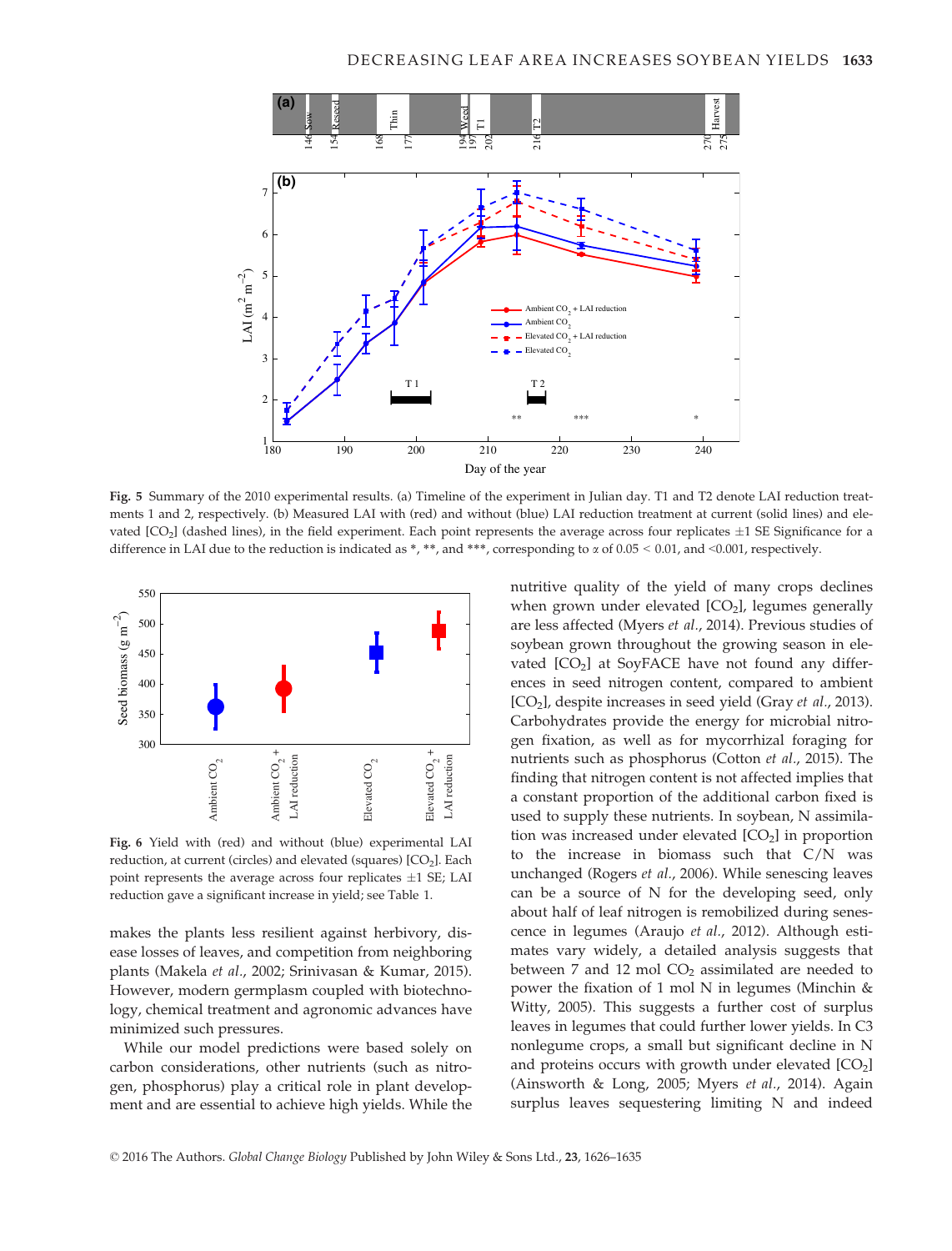other nutrients could have a detrimental effect on quantity and quality of the harvested product.

Our LAI reduction experiments removed seven emerging trifoliate leaves per plant, with an expected decrease in LAI of about 2–3. However, the actual decrease in LAI was much smaller. As area per trifoliate leaf decreases during the reproductive stage of plant growth, defoliation of emerging leaves after seed fill removes relatively smaller leaves resulted in a lower decrease in LAI than initially expected. The observed lesser than expected decrease in LAI also indicated some compensatory growth of additional leaf area in response to defoliation. While our LAI reduction experiment was only able to decrease peak LAI by 4% resulting in an 8% increase in seed yield, the model predicted that a 38% reduction in LAI would have been optimum and would increase yield by 8%. This suggests that there is potential to further decrease LAI and potentially achieve considerably greater yield gain due to additional savings in leaf construction cost.

Although this study considered a single modern commercial soybean cultivar, its leaf area appears to be average across cultivars, and in fact with below average increase in leaf area under elevated  $[CO<sub>2</sub>]$  (Ainsworth *et al.*, 2002). This suggests that the findings in this research could have wider applicability and with further testing could prove to be relevant to other major C3 food crops. Given the genetic resources available for this crop, breeding for a lower LAI during seed development stage should be a readily achievable goal (Haile *et al.*, 1998; Bishop *et al.*, 2015). This study is perhaps a first test of concept that applies computer model simulations to identify nonintuitive means of achieving yield increase, here decreasing, not increasing, leaf area. These results suggest a broader opportunity to drastically boosting crop yield at a time of stagnation of improvements in major C3 food crops, with the potential to positively impact national and international food and water security under a changing climate.

#### Acknowledgements

NSF grant ATM 06-28687 supported the modeling and fieldwork, which was later completed with the support by NSF grants EAR09-11205, CBET 12-09402, and EAR 13-31906 and the RIPE (Realizing Increased Photosynthetic Efficiency) grant from the Bill and Melinda Gates Foundation. We thank Kannan Puthuval, engineer and site manager, for operating and maintaining the SoyFACE experimental facility. We thank Amy Betzelberger, Sayo Chaoka, Patrick Schmitz, Ciaran Harman, Juan Quijano, Roselyn Kim, and Phong Lee for their assistance in the collection of data for the field work. We thank Justin McGrath for his assistance on some of the statistical analysis performed in this work. We thank Andrew Leakey, Carl Bernacchi, Lisa Ainsworth, Don Ort, Darren Drewry, and Murugesu Sivapalan for their feedback, suggestions, and comments.

#### References

- Ainsworth EA, Long SP (2005) What have we learned from 15 years of free-air CO<sub>2</sub> enrichment (FACE)? A meta-analytic review of the responses of photosynthesis, canopy. *New Phytologist*, 165, 351–371.
- Ainsworth EA, Rogers A (2007) The response of photosynthesis and stomatal conductance to rising CO<sup>2</sup> : mechanisms and environmental interactions. *Plant Cell and Environment*, 30, 258–270.
- Ainsworth EA, Davey PA, Bernacchi CJ et al. (2002) A meta-analysis of elevated CO<sub>2</sub> effects on soybean (*Glycine max*) physiology, growth and yield. *Global Change Biology*, 8, 695–709.
- Ainsworth EA, Leakey ADB, Ort DR, Long SP (2008) FACE-ing the facts: inconsistencies and interdependence among field, chamber and modeling studies of elevated CO(2) impacts on crop yield and food supply. *New Phytologist*, 179, 5–9.
- Ainsworth EA, Yendrek CR, Skoneczka JA, Long SP (2012) Accelerating yield potential in soybean: potential targets for biotechnological improvement. *Plant Cell and Environment*, 35, 38–52.
- Alexandratos N, Bruinsma J (2012) World agriculture towards 2030/2050: the 2012 revision. Report, FAO.
- Amenu GG, Kumar P (2008) A model for hydraulic redistribution incorporating coupled soil-root moisture transport. *Hydrology and Earth System Sciences*, 12, 55–74.
- Araujo AP, Del Pin B, Teixeira MG (2012) Nitrogen and phosphorus in senescent leaves of field-grown common bean cultivars and their contribution to crop nutrient budget. *Field Crops Research*, 127, 35–43.
- Bishop KA, Betzelberger AM, Long SP, Ainsworth EA (2015) Is there potential to adapt soybean (*Glycine max* Merr.) to future [CO<sub>2</sub>]? An analysis of the yield response of 18 genotypes in free-air CO<sub>2</sub> enrichment. *Plant Cell and Environment*, 38, 1765–1774.
- Bunce JA, Ziska LH (1996) Responses of respiration to increases in carbon dioxide concentration and temperature in three soybean cultivars. *Annals of Botany*, 77, 507–514.
- Campbell GS, Norman JM (1998) *An Introduction to Environmental Biophysics* (2nd edn). Springer, New York.
- Castro JC, Dohleman FG, Bernacchi CJ, Long SP (2009) Elevated CO<sub>2</sub> significantly delays reproductive development of soybean under Free-Air Concentration Enrichment (FACE). *Journal of Experimental Botany*, 60, 2945–2951.
- Conley SP, Abendroth L, Elmore R, Christmas EP, Zarnstorff M (2008) Soybean seed yield and composition response to stand reduction at vegetative and reproductive stages. *Agronomy Journal*, 100, 1666–1669.
- Conley SP, Pedersen P, Christmas EP (2009) Main-stem node removal effect on soybean seed yield and composition. *Agronomy Journal*, 101, 120–123.
- Cotton TEA, Fitter AH, Miller RM, Dumbrell AJ, Helgason T (2015) Fungi in the future: inter-annual variation and effects of atmospheric change on arbuscular mycorrhizal fungal communities. *New Phytologist*, 205, 1598–1607.
- Dermody O, Long SP, DeLucia EH (2006) How does elevated CO<sub>2</sub> or ozone affect the leaf- area index of soybean when applied independently? *New Phytologist*, 169, 145–155.
- Dermody O, O'Neill BF, Zangerl AR, Berenbaum MR, DeLucia EH (2008) Effects of elevated CO<sub>2</sub> and O<sub>3</sub> on leaf damage and insect abundance in a soybean agroecosystem. *Arthropod- Plant Interactions*, 2, 125–135.
- Drake BG, GonzalezMeler MA, Long SP (1997) More efficient plants: a consequence of rising atmospheric CO2? *Annual Review of Plant Physiology and Plant Molecular Biology*, 48, 609–639.
- Drewry DT, Kumar P, Long S, Bernacchi C, Liang XZ, Sivapalan M (2010a) Ecohydrological responses of dense canopies to environmental variability: 1. Interplay between vertical structure and photosynthetic pathway. *Journal of Geophysical Research-Biogeosciences*, 115, G04022.
- Drewry DT, Kumar P, Long S, Bernacchi C, Liang XZ, Sivapalan M (2010b) Ecohydrological responses of dense canopies to environmental variability: 2. Role of acclimation under elevated CO<sub>2</sub>. Journal of Geophysical Research-Biogeosciences, 115, G04023.
- Drewry DT, Kumar P, Long SP (2014) Simultaneous improvement in productivity, water use, and albedo through crop structural modification. *Global Change Biology*, 20, 1955–1967.
- Foley JA, Ramankutty N, Brauman KA *et al.* (2011) Solutions for a cultivated planet. *Nature*, 478, 337–342.
- Goto H, Shimada H, Horak MJ *et al.* (2016) Characterization of natural and simulated herbivory on wild soybean (*Glycine soja* Seib. et Zucc.) for use in ecological risk assessment of insect protected soybean. *PLoS ONE*, 11, e0151237.
- Gray SB, Strellner RS, Puthuval KK *et al.* (2013) Minirhizotron imaging reveals that nodulation of field-grown soybean is enhanced by free-air  $CO<sub>2</sub>$  enrichment only when combined with drought stress. *Functional Plant Biology*, 40, 137–147.